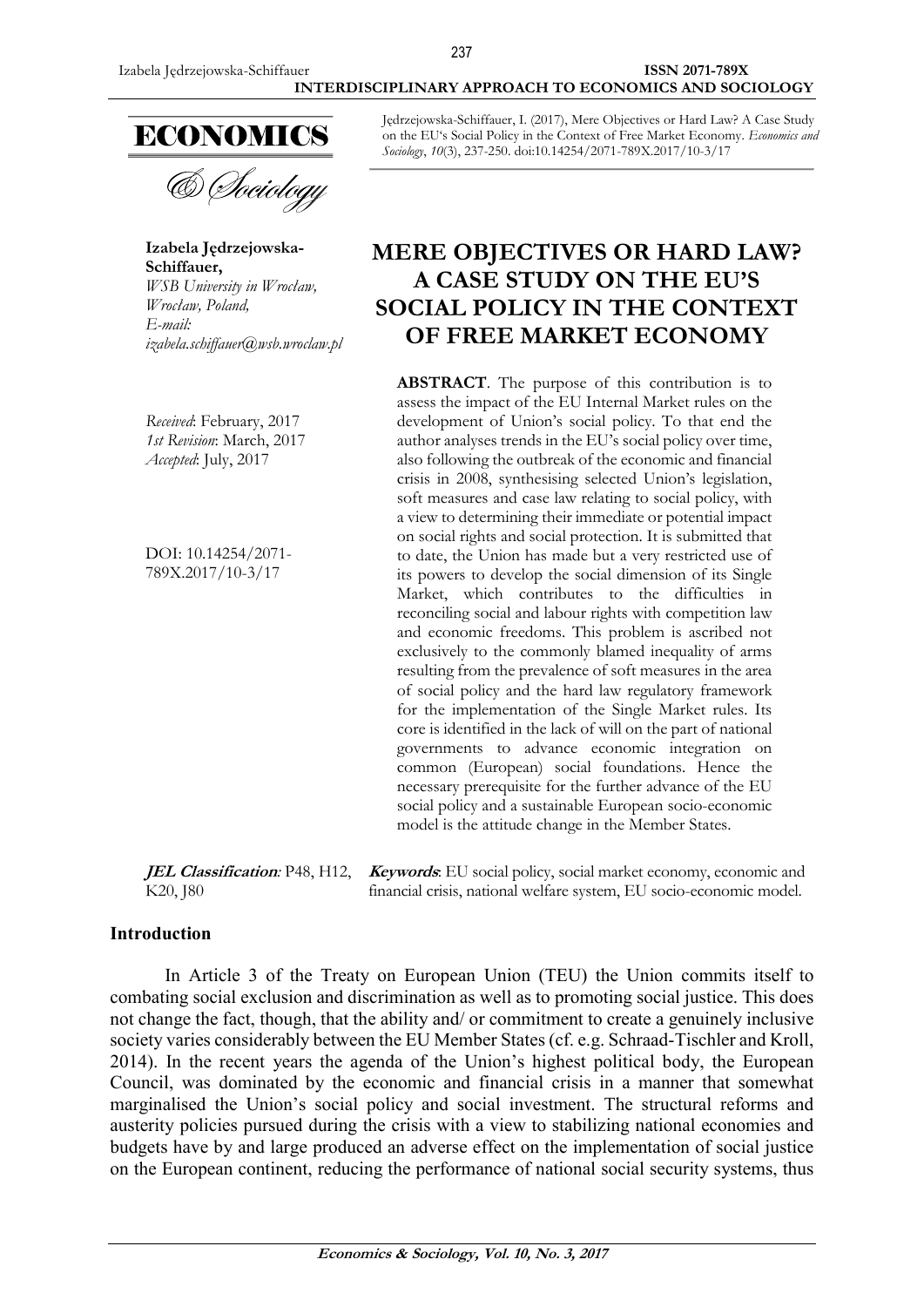aggravating social divide and letting youth unemployment grow to ever-new record heights. This development has inevitably posed a stress test for the credibility of Union's commitment to the promotion of social justice, internally and world-wide.

In order to critically assess whether the EU lives up to this challenge, it is necessary to analyse both the tools the Union has at its disposal as well as the manner they have been applied to date in pursuance of these aims. Whilst the main objective of this paper is to attempt to define the impact of the EU basic economic principles on its policy in social matters, the contribution also offers nuanced argumentation transgressing this thematic scope and suggesting pathways and opportunities for further research. The applied research methodology includes a combination of theoretical and analytical methods.

#### **1. The laborious development of the Union's social dimension**

In order to fully appreciate the state of the art in the EU's social policy of today, it is vital to be aware of its development in a diachronic perspective. At their very origins, the European communities (the European Coal and Steel Community as of 1952 and the European Economic Community (EEC) and the European Atomic Energy Community as of 1957) provided for merely economic integration and cooperation of the founding states. In time the said economic cooperation covered a broader scope of areas (the objective of achieving a single market, the development of environmental and energy policies as well as of measures leading to the Economic and Monetary Union) and it included more countries. Thus economic integration was a continuous driving force behind a process of Europe's political integration and it remains so also to date.

Prior to the Treaty of Maastricht which came into force on 1 November 1993, the European Economic Community's (EEC) legal framework for social policy was absolutely minimalist. Whilst Article 117 of the EEC Treaty provided for the necessity to improve working conditions and standards of living of workers, most relevant Community secondary legislation on employees' rights in the event of collective redundancies, transfer of undertakings and the employer's insolvency was enacted first after mid-1970s.<sup>1</sup> Albeit the rule of equal pay for equal work of women and men was since the founding of the EEC enshrined in a directly applicable Treaty provision (Article 119 EEC), legislation implementing the principle of equal treatment of men and women in employment was adopted in 1975/76 only.<sup>2</sup> The systems of social security remained (and still remain) on a strictly national basis. The access of nonnationals to such systems was and is governed by specific regulations and complemented by the non-discrimination rules. A certain turning point towards a more comprehensive approach consisted in the establishment of the Union citizenship by the Treaty of Maastricht, which facilitated judicial advance of social and labour rights. The Treaty provisions on Union citizenship imply for host Member States a need to show a certain degree of financial solidarity with the nationals of other Member States provided that they have established a "genuine or real link" with the society of the host Member State. This includes e.g. job-seekers whose link to the host State society is of an economic, albeit prospective, nature (Lenaerts, 2011, p. 418f).

The development of social policy under primary Community/Union law has required a continuous incremental process of consensus seeking with opposing national government leaders. At the time of the Treaty of Maastricht the reinforcement of the Treaty provisions on social policy could initially be introduced merely in the form of a Protocol applicable to all

<sup>1</sup> Council Directive 75/129/EEC, Council Directive 77/187/EEC and Council Directive 80/987/EEC, respectively, later amended and / or consolidated.

<sup>&</sup>lt;sup>2</sup> Council Directive 75/117/EEC and Council Directive 76/207/EEC, recast by Directive 2006/54/EC of the European Parliament and of the Council of 5 July 2006 on the implementation of the principle of equal opportunities and equal treatment of men and women in matters of employment and occupation, OJ L 204, 26.7.2006, pp. 23-36*.*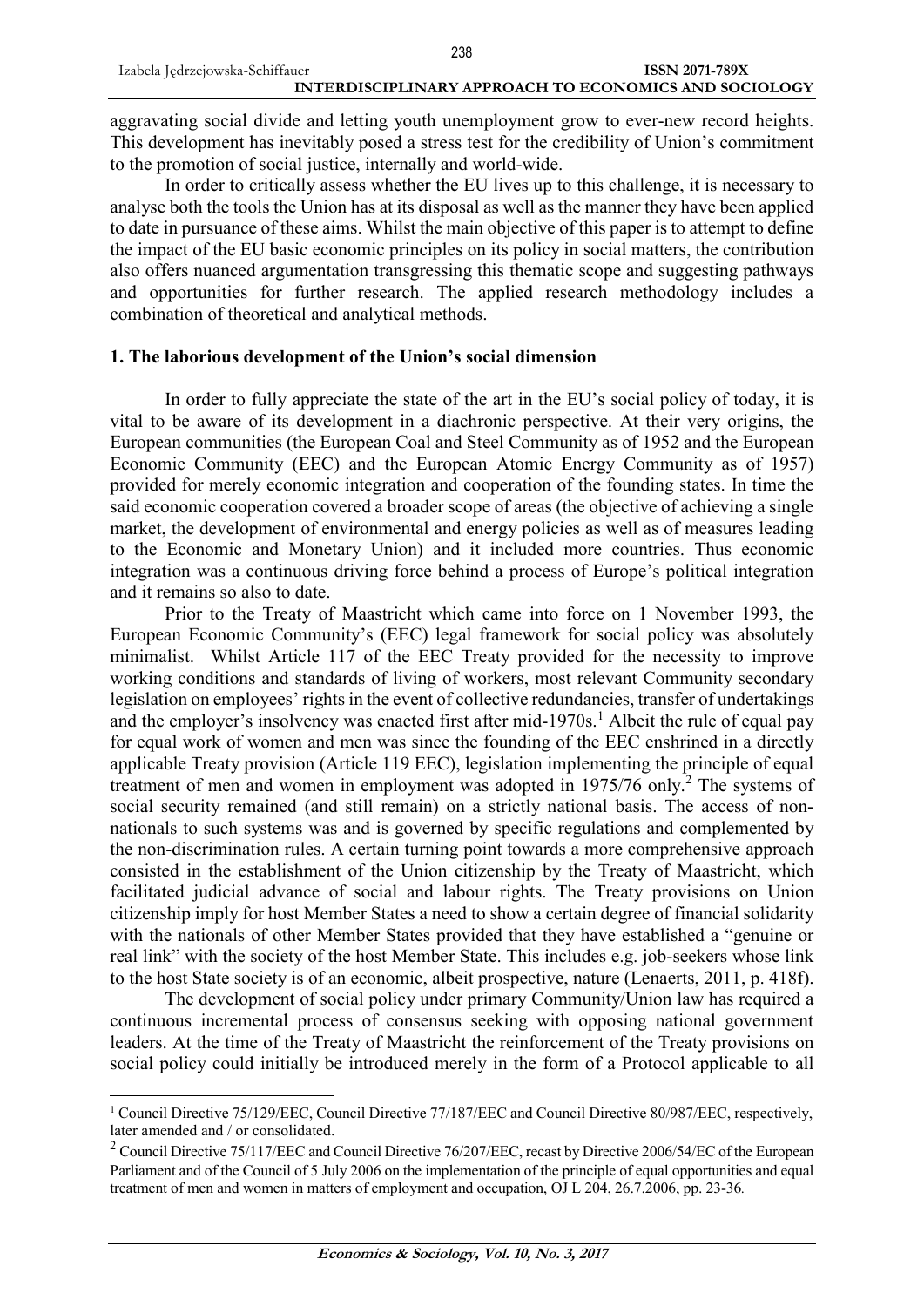Member States except the United Kingdom. Only subsequent to the elections held in this country in 1997 an agreement could be achieved to incorporate these provisions in the context of the Treaty of Amsterdam as a separate Title into the EU law applicable to all Member States.

Social policy as devised under the primary law currently in force is already a notable improvement in the social dimension of the Union. The Treaty of Lisbon, which came into force on 1 December 2009, recognises social values, clarifies and strengthens Union's social policy objectives as well as formulates new ones. The Union's general constitutional principles were established in the Treaty on European Union (TEU), Article 3(3) of which refers for the first time to the concept of a *social* market economy, aiming at inter alia full employment, social progress, promoting social cohesion, social justice and social protection, as well as combating social exclusion. The operational rules for the Union's policies are laid down in the Treaty on the Functioning of the European Union (TFEU), Article 9 of which endorses a horizontal social clause whereby the Union, when defining and implementing its policies, shall take into account requirements linked to the promotion of a high level of employment, the guarantee of adequate social protection, combating social exclusion, and a high level of education, training and protection of human health. Furthermore, Article [152](http://eur-lex.europa.eu/legal-content/EN/AUTO/?uri=OJ:C:2010:083:TOC) TFEU establishes the role and contribution of social partners in the EU through social dialogue organised in the form of the Tripartite Social Summit for Growth and [Employment,](http://eur-lex.europa.eu/legal-content/EN/AUTO/?uri=uriserv:c10715) which brings together representatives from the Council, the Commission and social partners.<sup>3</sup>

A question arises whether the shift of discourse attempting to give the Union a more social dimension is reflected by the corresponding substantive change? With hindsight it may be clearly observed that it is not quite the case. The entry into force of the Treaty of Lisbon was preceded by the outbreak of the economic and financial crisis of 2008, thus pushing the EU and its Member States on the course of fiscal discipline and economic austerity, whereby the trend of dismantling social welfare, already visible in some European states since the 1990s, was further accelerated.

#### **2. Social policy under stress in the times of crisis**

 $\overline{a}$ 

The economic and financial crisis created the pressing need to take political action in order to maintain the European Economic and Monetary Union. This contributed to the return to a hard economic narrative in the EU agenda. This very instance, however, was not producing immediate negative effects for social rights and social protection *per se*. It is rather first and foremost the economic recession that aggravated the conditions of living of many, notably through employability prospects, with the most affected group being the youth.

Secondly, it comes as no surprise that the implementation of the austerity measures and instruments such as Fiscal Compact enforcing stringent budgetary and fiscal discipline resulted in drastic limitations to redistributive policies, notably but not exclusively in the debtor states. Moreover, some creditor states began to modify their policies vis-à-vis migrant workers introducing regulatory measures and taking administrative action which have effectively enforced concrete national policy on large-scale EU workers mobility. By way of example, limiting immigrants' access to social security (unemployment benefits, social housing, etc.), albeit not immediately in breach of EU law, may discourage some individuals from seeking a better professional perspective in the country taking such measures or even force migrant workers to return to their country of origin. As long as such measures are not creating less favourable labour conditions for migrant EU citizens than that of the host country nationals, Member States enjoy substantial freedom in shaping their social policies. This is the case of e.g. the German Law against abuse of social benefits enacted by German Bundestag on 7.11.2014, which was indirectly confirmed to be in conformity with the EU law by the judgement of the European Court of Justice

<sup>&</sup>lt;sup>3</sup> See also [http://eur-lex.europa.eu/legal-content/EN/TXT/?uri=URISERV:ai0023,](http://eur-lex.europa.eu/legal-content/EN/TXT/?uri=URISERV:ai0023) (last accessed on 15.9.2015).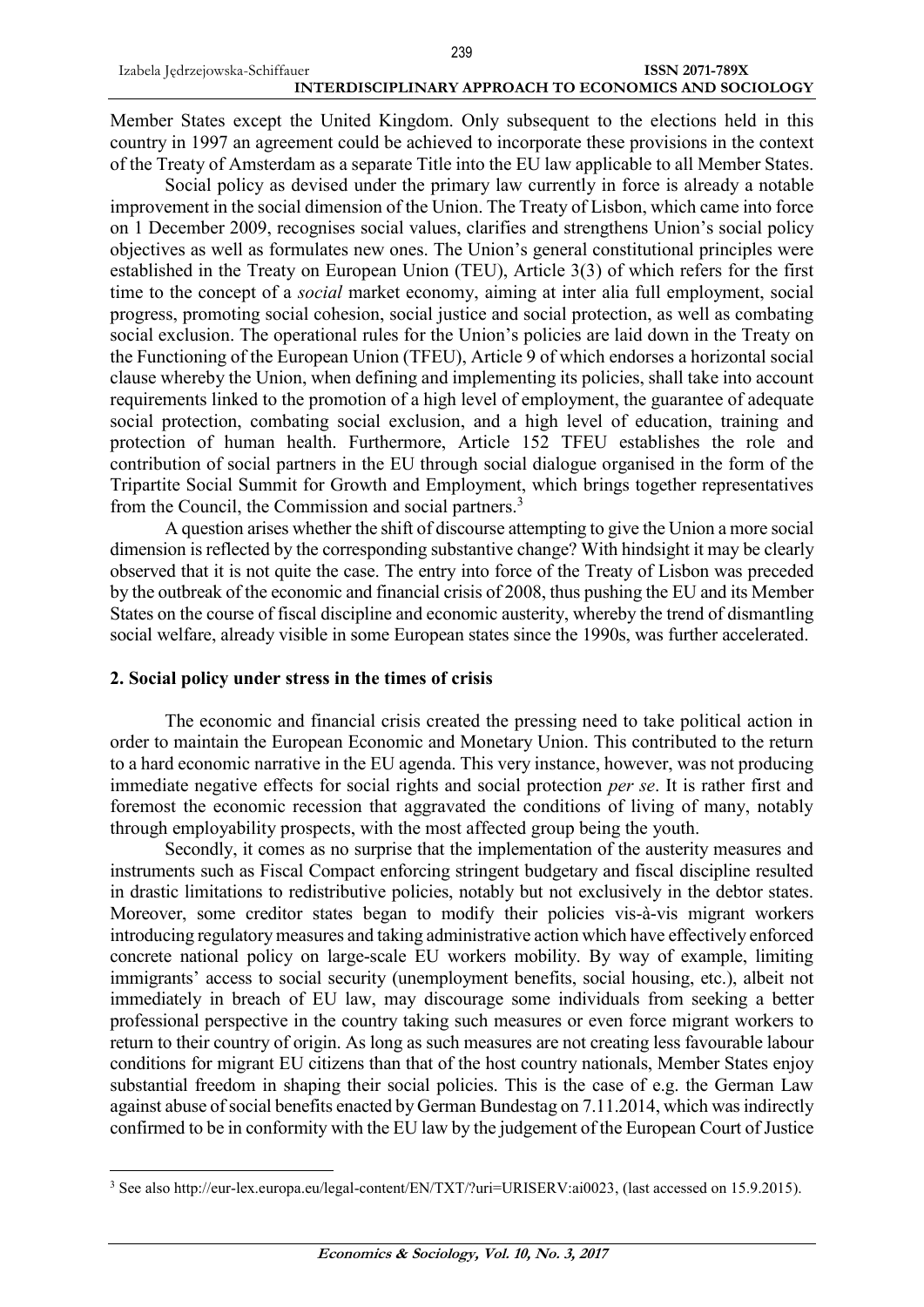of 11 November 2014 in case C-333/13 *Dano/ Jobcenter Leipzig* in which the Court ruled the exclusion of a migrant EU-citizen from social benefits of the host country as lawful insofar as the citizen did not have the status of a worker and therefore did not come under the scope of the relevant Article 24 of Directive 2004/38/EC**<sup>4</sup>** laying down the principle of equal treatment.

Thirdly, while some national governments seem to be reluctant to adjust their welfare systems to ever changing social and economic circumstances (such adjustment would mean, however, not only limiting entitlements to social assistance in times of crises, but also enhancing redistributive policy whenever the country's economy generates sufficient surplus), the austerity policy, which was imposed by the EU leaders and the International Monetary Fund as an initial response to the economic and sovereign debt crisis, may justly be criticized as excessive. It is only at the later stage of the crisis management that more attention was given to the need for Europe-wide social investment which, be it in private or public sector, is crucial in order to counter the increasing risk of poverty and boost the employment potential, notably in times of crisis.<sup>5</sup> In particular, measures concerning the new missions of the European Social Fund (ESF) under Regulation (EU) No 1304/2013<sup>6</sup> deserve attention in this regard. The ESF is tasked with improving employment opportunities, strengthening social inclusion, fighting poverty, promoting education, skills and life-long learning and developing active, comprehensive and sustainable inclusion policies in accordance with the missions entrusted to the ESF under Article 162 TFEU and thereby to contribute to economic, social and territorial cohesion (Article 174 TFEU). Since ESF funding is available through the Member States and regions, it is for the beneficiaries themselves (public administrations, workers' and employers' organisations, NGOs, charities, etc.) to make the best of the Fund's potential.

Moreover, in 2014 the European Social Policy Network (ESPN) was established with a view to providing the European Commission with independent information, analysis and expertise on social policies as well as assisting it in monitoring progress towards the EU [social](http://ec.europa.eu/social/main.jsp?langId=en&catId=750) [protection](http://ec.europa.eu/social/main.jsp?langId=en&catId=750) and social inclusion objectives as set out in the [Europe](http://ec.europa.eu/europe2020/index_en.htm) 2020 strategy, notably addressing poverty and economic exclusion of around twenty million people. The ESPN is to provide the Commission with an overview of policies addressing major challenges in the areas of social protection (notably [pensions,](http://ec.europa.eu/social/main.jsp?catId=752&langId=en) [health](http://ec.europa.eu/social/main.jsp?catId=754&langId=en) care and [long-term](http://ec.europa.eu/social/main.jsp?catId=792&langId=en) care) and social inclusion in EU and selected non-EU states, as well as the assessments whether the policies reflect the [social](http://ec.europa.eu/social/main.jsp?catId=1044&langId=en) [investment](http://ec.europa.eu/social/main.jsp?catId=1044&langId=en) approach. According to the report *Social Investment in Europe* drafted by the ESPN experts, only some EU Member States are maintaining an (often historically) well-established social investment approach to numerous social policy areas, whereas the majority have not made much progress and are still to develop such an explicit social investment approach (see Bouget *et al.*, 2015).

In sum, measuring the real achievements against well-intentioned programmatic declarations, the overoptimistic ascertainment that, following the amendments introduced under the Treaty of Lisbon, the EU is now "premised on an integrated approach to economic and social politics, and pursues socio-economic integration as a holistic aim" (Schiek *et al.*, 2015) has not been proved in practice, in particular under the unfavourable conditions flowing at present from the economic recession and austerity programme.

<sup>4</sup> Directive 2004/38/EC of the European Parliament and of the Council of 29 April 2004 on the right of citizens of the Union and their family members to move and reside freely within the territory of the Member States (O J 158/ 77), amending Regulation (EEC) No 1612/68 and repealing Directives 64/221/EEC, 68/360/EEC, 72/194/EEC, 73/148/EEC, 75/34/EEC, 75/35/EEC, 90/364/EEC, 90/365/EEC and 93/96/EEC.

 $<sup>5</sup>$  See to this effect the EESC-Opinion of 26/3/2014 on the impact of social investment on employment and public</sup> budgets; it calls on the Commission to provide for a more ambitious and longer-term policy roadmap to implement the social investment package by at least 2020.

<sup>6</sup> Regulation (EU) No 1304/2013 of the European Parliament and of the Council of 17 December 2013 on the European Social Fund and repealing Council Regulation (EC) No 1081/2006, OJ L 347, 20.12.2013, pp. 470-486.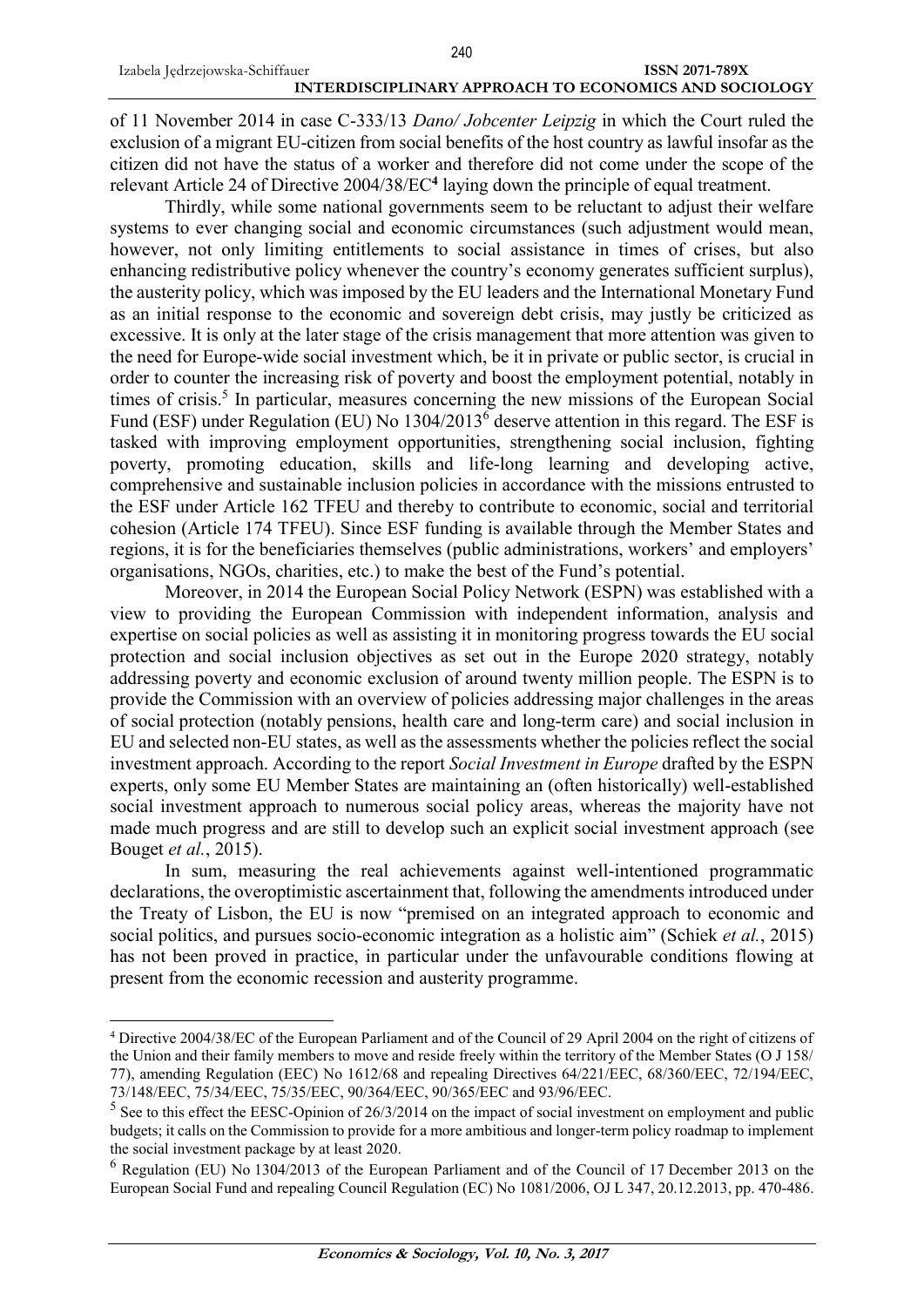#### **3. The need for revisiting the dominant economic narrative of the European project**

The powerlessness of the EU social dimension tends to be blamed on the embedded economic liberalism of the EU Internal Market (cf. e.g. Ashiagbor, 2013), one of the manifestations of which is that the Union has the normative power to establish the regulatory framework for its Single Market, while social policy remains by and large the competence of the Member States.

The EU's socio-economic model may indeed be considered as excessively liberal insofar as the EU Single Market policy-makers have all too long and all too often refused to take account of the impact of economic regulatory framework on the social issues, notably the legitimate social and labour rights. The fallacy of the alleged self-corrective capacity of the market economy has already been convincingly ascertained in economic research (cf. e.g. Krugman, 2012; Picketty, 2013; Stiglitz, 2015). In any case, a refusal to take account of social implications of a concrete economic policy is in itself, albeit somewhat paradoxically, a social "policy", or at least a concrete approach towards it. In other words, a laisser-faire policy is nothing else than an act of government (cf. Dworkin, 2014, p. 598).

Another aspect which merits to be put forth here is that the trajectory of the European integration process has been marked by tensions between EU Single Market economic freedoms and competition law on the one side, and social and labour rights on the other, which is mirrored in the rich case law of the European Court of Justice acting as a final arbiter of such conflicts. In particular social and labour rights of posted workers (see Directive  $96/71/EC^7$ ) are negatively affected, which is demonstrated below on the basis of selected case law.

A landmark argumentation concerning the freedom of providing services was developed in the Case *Rush Portuguesa*<sup>8</sup> where posting of workers is construed as the expression of the said freedom, any limitations of which would infringe on the employer's right to freely provide services. Whilst the Court subsequently ruled in favour of acknowledging restrictions to that right on grounds of the protection of workers' rights, notably their entitlement to a statutory minimum wage and related rights (Case *Arblade & Leloup*) 9 , still the posted workers may not claim their rights to equal treatment themselves.<sup>10</sup> It is rather for the host Member State to use its discretion and to impose on their employer an obligation to grant certain workers' rights (Schiek, 2015, p. 12), as wasthe case of Germany introducing on 1 January 2015 a new statutory minimum wage of 8.5 euro per hour, as provided for in the Minimum Wage Act.<sup>11</sup>

<sup>&</sup>lt;sup>7</sup> Directive 96/71/EC of the European Parliament and of the Council of 16 December 1996 concerning the posting of workers in the framework of the provision of services, OJ L 18, 21.1.1997, pp. 1-6.

<sup>8</sup> Case 113/89 Rush Portuguesa (1990) ECR I-1417.

<sup>&</sup>lt;sup>9</sup> See C-369/96 Arblade & Leloup (1999) ECR I-8453 and other ECJ's case law, as cited by Schiek (2015, p. 12, note 69).

 $10$  On the protection of basic rights in the EU, see Haratsch and Schiffauer (2007).

<sup>&</sup>lt;sup>11</sup> A certain controversy arose concerning the German Minimum Wage Act in question, since it applies also to international road haulage drivers transiting Germany. The question is whether Directive 96/71/EC on the posting of workers (see note xvii below) which seeks to cover posted workers with the minimum standards for working time, minimum pay, holidays, and health and safety in the host country should also apply to workers in the international road transport sector. In May 2015 the European Commission (EC) launched an infringement procedure against Germany, concerning the application of the Minimum Wage Act to the transport sector. As stated in the EC's Press release, the Commission, "whilst fully supporting the introduction of a minimum wage in Germany, (…) considers that the application of the Minimum Wage Act to all transport operations which touch German territory restricts the freedom to provide services and the free movement of goods in a disproportionate manner." Available at: http://europa.eu/rapid/press-release IP-15-5003 en.htm (referred on 2.10.2015). On 16 June 2016 decided to proceed further and take legal action against Germany and France "owing to the consequences of the application of their respective minimum wage legislation to the road transport sector", see http://europa.eu/rapid/press-release IP-16-2101 en.htm (accessed on 24.01.2017).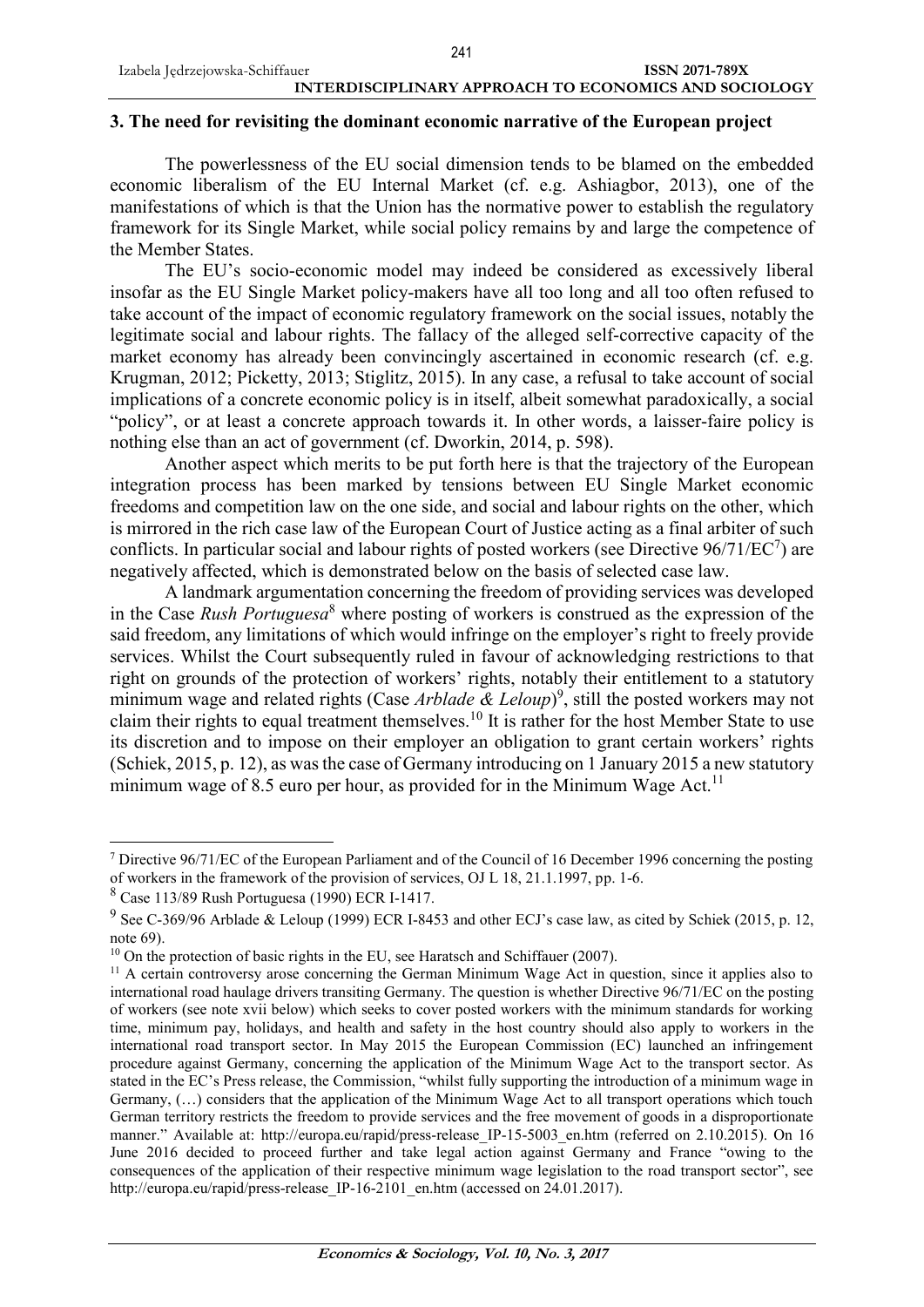$\overline{a}$ 

#### Izabela Jędrzejowska-Schiffauer **ISSN 2071-789X INTERDISCIPLINARY APPROACH TO ECONOMICS AND SOCIOLOGY** 242

The *Laval* case constitutes one of many examples where the ECJ orients its argumentation on safeguarding the Single Market accessibility<sup>12</sup>, thus finding even nondiscriminatory measures as potentially infringing on EU law if preventing or impeding access to the market, also by making the exercise of the commercial freedom to provide services granted by the Treaty less attractive (cf. Ashiagbor, 2013, p. 312). The Court held collective action as unlawful when constituting a restriction on the freedom to provide services within the meaning of Article 49 EC Treaty (currently Article 56 TFEU).<sup>13</sup> In the concrete case Swedish trade unions had organised collective action against undertakings established in another Member State in order to force them to sign a collective agreement for the building sector which established more favourable terms and conditions of employment for posted workers. The Court considered that such action would make carrying out construction work in Sweden less attractive or more difficult for non-Swedish undertakings, and therefore in breach of the freedom to provide services guaranteed in the Single Market.

In the similar vein, in *Viking*<sup>14</sup> the ECJ held that the right to strike could restrict businesses' freedom of establishment guaranteed under Article 43 EC Treaty (currently Article 49 TFEU). As regards the concrete background and substance of the case, Viking Line ABP operated a ship under a Finnish flag on the route between Estonia and Finland. In order to evade collective agreements with Finnish trade unions, and thus also cut the terms and conditions of work, it decided to register the ship in Estonia which is a low labour cost jurisdiction. The Finnish Seamen's Union (FSU), together with the International Transport Workers' Federation which FSU is affiliated to, decided to oppose such "reflagging for convenience" and planned industrial action instructing affiliates to boycott Viking's activities. The lawsuit before the UK courts where the International Transport Workers' Federation has its headquarters resulted in a reference for a preliminary ruling to the ECJ under Article 234 EC Treaty (currently Article 267 TFEU; pursuant to this Article the Court of Justice of the EU has an exclusive competence to interpret Treaty provisions). The Court ruled, however, that collective action which seeks to prevent ship owners from registering their vessels in a State other than that of which the beneficial owners of those vessels are nationals, typically to reduce wage costs ("re-flagging") constitutes a restriction of Viking's exercise of its right of freedom of establishment. The Court recognises that such restriction could be "justified by an overriding reason of public interest, such as the protection of workers", albeit it must be "suitable for ensuring the attainment of the legitimate objective pursued" and may not go "beyond what is necessary to achieve that objective".<sup>15</sup> In practice it means that in case of conflict between businesses' economic freedoms within the EU Single Market and collective action seeking to protect workers' rights, the infringement on the former is to be presumed, while its exceptional justification may only be sought before national courts on a case-by-case basis.

While *Laval* and *Viking* cases are frequently seen as an attempt to reconcile social rights and economic freedoms, they are *de facto* oriented towards safeguarding the rules underpinning the Single Market, thus acting to the detriment of collective workers' rights. In response to this ECJ's jurisprudence and its potential future legacy, the European Trade Union Confederation (ETUC) advocated *constitutionalisation* of fundamental social rights at Union level by way of

<sup>12</sup> Case C-341/05 *Laval* (2007) ECR I-11767. In Case C-55/94, *Gebhard* (1995) ECR I-4165, para 37, the ECJ argued that it follows from its case law that "national measures liable to hinder or make less attractive the exercise of fundamental freedoms guaranteed by the Treaty must fulfil four conditions: they must be applied in a nondiscriminatory manner; they must be justified by imperative requirementsin the general interest; they must be suitable for securing the attainment of the objective which they pursue; and they must not go beyond what is necessary in order to attain it (see Case C-19/92 *Kraus v Land Baden-Wuerttemberg* (1993) ECR I-1663, paragraph 32)". <sup>13</sup> Case C-341/05 *Laval* (2007) ECR I-11767, paragraph 99.

<sup>14</sup> Case C-438/05 *International Transport Workers' Federation and Finnish Seamen's Union v Viking Line ABP and OÜ Viking Line Eesti* (2007), ECR I-10779.

<sup>&</sup>lt;sup>15</sup> See paragraphs 73, 86-90, and in particular the closing sentence of the judgment.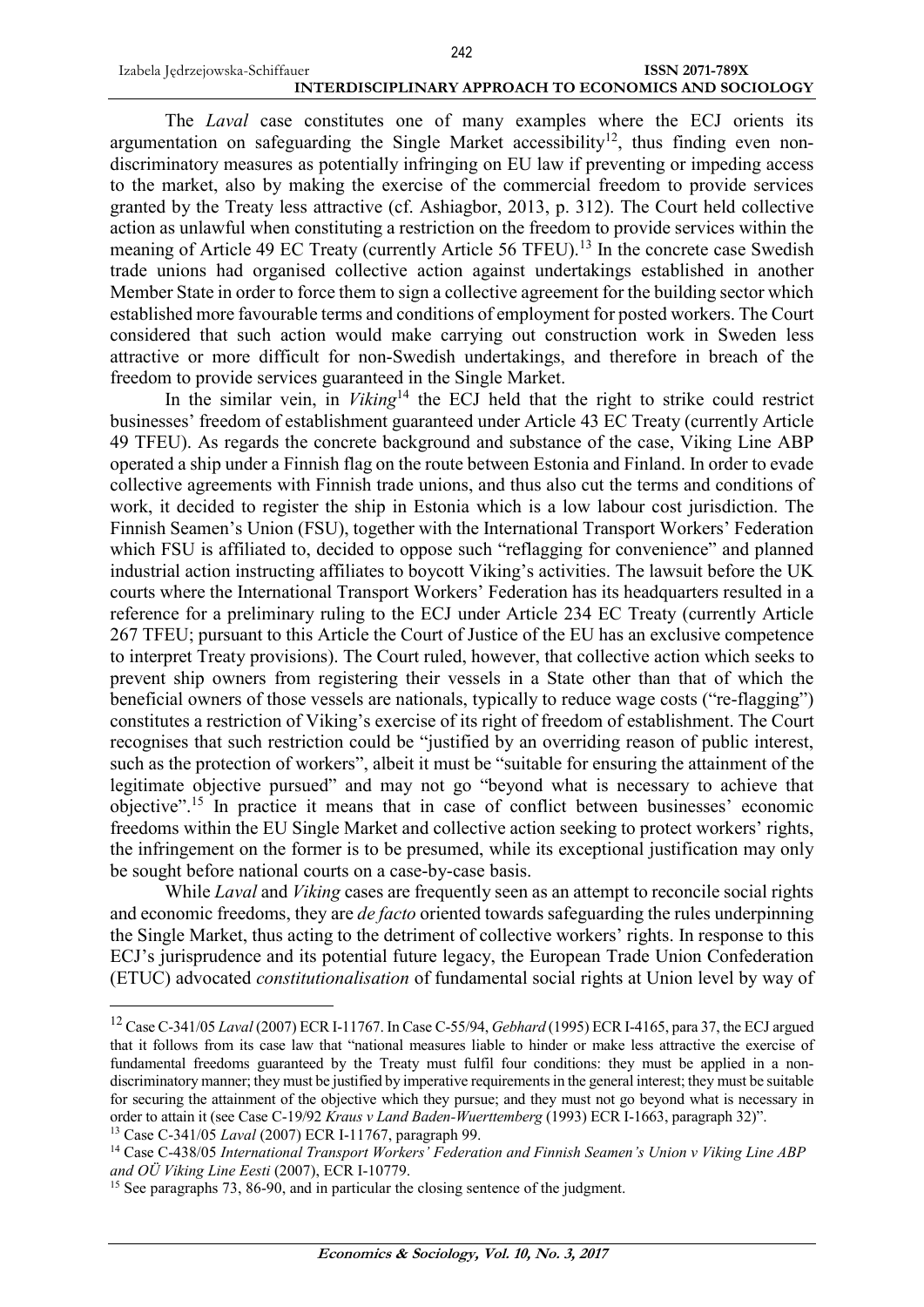elevating them to a higher status than that of the economic freedoms and free competition rules. Such higher status would mean in practice that in case of conflict fundamental social rights would take precedence over economic and competition rules.<sup>16</sup> In principle constitutionalisation of fundamental social rights would benefit greatly the advance of EU social dimension, albeit such automatism in conflict resolution between social and labour rights on the one hand and the economic freedoms on the other would seriously undermine the present foundations and functioning of the Single Market. A reasonable way forward could be seen in leaving the courts to analyse such conflicts on a case by case basis. Such an analysis seems to be required pursuant to Article 28 of the EU Charter of Fundamental Rights establishing the right of collective bargaining and action. However, as demonstrated above, the ECJ's case law to date does not necessarily strike a fair balance between social protection and respect of the Single Market rules. What is more, the adverse effects of the implementation of European internal market rules may not always be counterbalanced by national social protection measures. Ironically, the recent austerity policy imposed by EU decision-makers on some ailing Eurozone states has forced the latter to drastically reduce social security entitlements for their nationals. It is therefore arguable that EU market governance cannot be regarded as amounting to a reembedding of the social (Ashiagbor, 2013, p. 319). Hard law instruments in the field of EU social policy such as Directive  $96/71/EC$  concerning the posting of workers<sup>17</sup> may de facto contribute to "social dumping" of workers and commodification of labour.

As demonstrated by the *Dano* Case (see Section 2 above), welfare benefits of economically non-active EU citizens may be limited in a host Member State. This is in principle in accordance with EU primary and secondary law in force. Rights enjoyed under Union citizenship, including the right to move and reside freely within the territory of the EU Member States, are exercised in accordance with the conditions and limits specified by the EU Treaties and by the measures adopted thereunder (Article 20(2) TFEU). Article 4 of the Regulation (EC) No 883/2004<sup>18</sup> provides for equal treatment of all EU citizens as well as stateless persons and refugees residing in a Member State, including members of their families, stipulating that such persons "shall enjoy the same benefits and be subject to the same obligations under the legislation of any Member State as the nationals thereof". However, Article 24(2) of the Directive  $2004/38/EC^{19}$  introduces derogation from the principle of non-discrimination on grounds of nationality when it comes to entitlement to social assistance and maintenance aid. Consequently, by virtue of this Article the host Member State is freed from the obligation:

- 1. to confer entitlement to social assistance during the first three months of residence (where appropriate also for the longer period provided for in Article 14(4)(b)) or
- 2. to grant maintenance aid for studies and vocational training consisting in student grants or student loans to persons other than workers, self-employed persons, persons who retain such status and members of their families, prior to acquisition of the right of permanent residence by these persons.

The cited provisions are relevant with regard to Union citizens exercising their right of residence at the territory of one of Member States other than their country of origin and seeking social assistance and/ or maintenance aid. Pursuant to Article 6(1) the right of residence on the territory of another Member State for a period of up to three months is not subject to any conditions and is enjoyed both by EU citizens and their family members, even if they are not

<sup>&</sup>lt;sup>16</sup> ETUC Proposal for a "Social Progress" Protocol of July 2009, Art. 3(1). The "social progress" clause was ultimately not endorsed in the EU Treaties.

<sup>&</sup>lt;sup>17</sup> Directive 96/71/EC of the European Parliament and of the Council of 16 December 1996 concerning the posting of workers in the framework of the provision of services, OJ L 18, 21.1.1997, pp. 1-6.

<sup>18</sup> Regulation (EC) No 883/2004 of the European Parliament and the Council of 29 April 2004 on the coordination of social security systems (O J L 166/ 1).

<sup>19</sup> See *supra* note 4.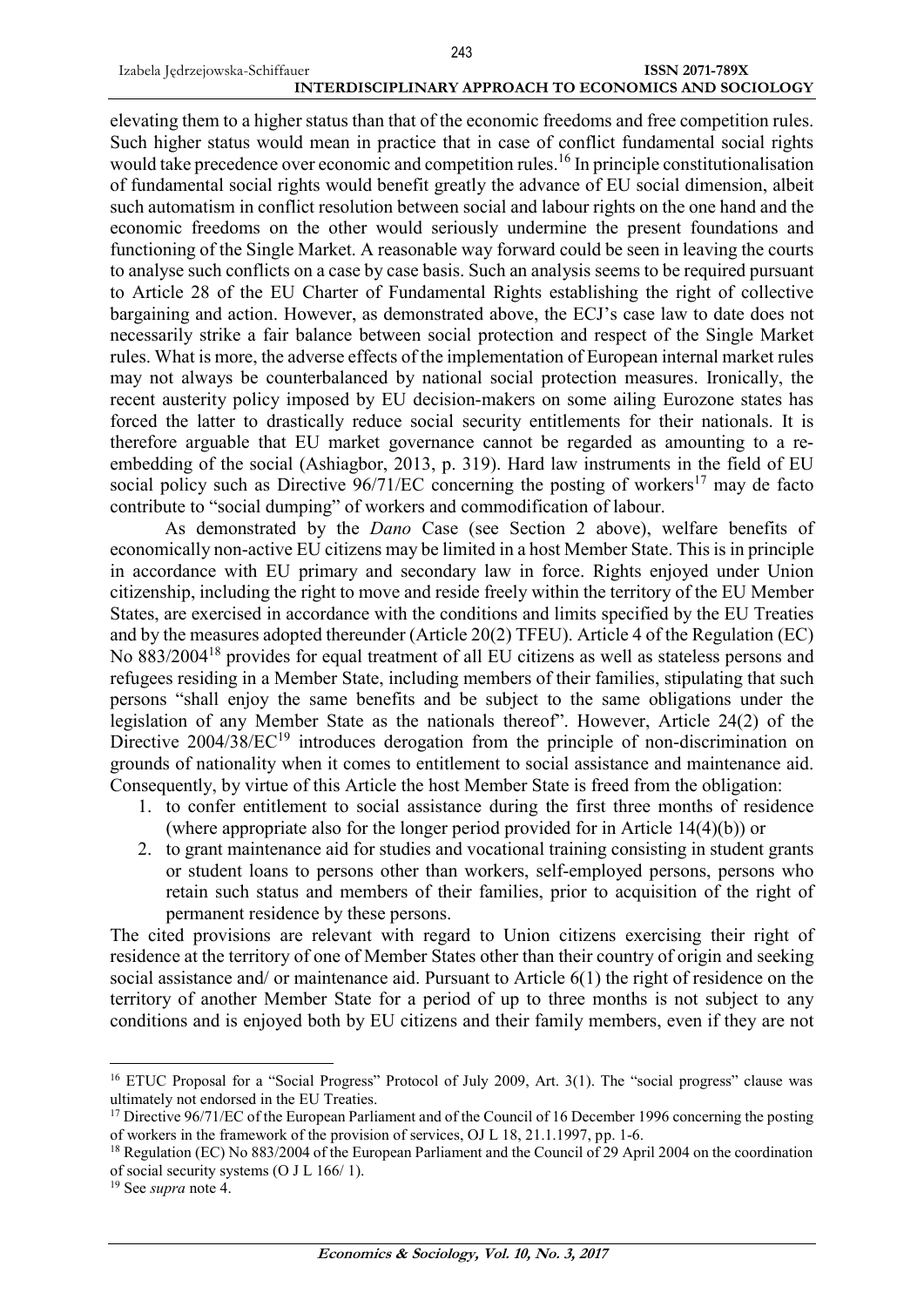nationals of a Member State (Article 6(2)). The right of residence for a period longer than three months is granted to workers, self-employed, persons following a course of study or vocational training and those who have comprehensive sickness insurance cover in the host Member State as well as sufficient resources for themselves and their family members so as not to become a "*burden* on the social assistance system of the host Member State during their period of residence" (Article 7(1)(b), emphasis by the author).

This state of the art regarding the EU law in force and the ECJ's stance on equal treatment of Union citizens is frequently criticized as contradictory, since only economically active individuals are able to exercise it fully. This renders EU citizenship as an "empty shell" (Schiek, 2015, p. 12), in particular when assessed through the idealistic prism of "transnational social citizenship" that would be based on transnational solidarity and give access to transnational social rights (cf. ibid.).

The chosen policies for implementing the European Internal Market and its inherent freedoms have thus contributed to undermining the social dimension of both the EU and its Member States. Under the prevailing paradigm of free market competition social intervention, if at all legally viable, is very much limited. However, any tentative to engrave the embedded EU economic liberalism into marble could be dangerous insofar as it would entirely put into question the EU's vocation to ensure peace and welfare, its geopolitical role in the promotion of world-wide social justice, and thus its very legitimacy. In any case, the aspiration to create a continent-wide political entity without internal borders is as such a noble project. Even if conceived as pursuing by and large economic objectives, it does not immediately undermine its added value. Everybody may benefit from the capitalist economy providing the profits are appropriately distributed (Hösle, 1997, p. 865).

It seems that the EU leaders begin to be aware of past mistakes and restrain distorting liberal practices and abuses by the privileged. By way of example, the European regulators targeted bonuses paid to bankers by means of Directive 2013/36/EU imposing a cap forcing banks to limit bonuses to 100% of the salary, with an option to increase it to 200% subject to shareholders' approval.<sup>20</sup> More recent EU activity in connection with the disclosure of doubtful tax privileges granted in the past years by the governments of several Member States and notably Luxembourg, consisted in putting under supervision special tax agreements enjoyed by big corporations with selected EU States so as to curtail tax evasion practices. Most important and desirable was the reform of the rules for the banking sector, notably with regard to adequacy of capital maintained by banks compared to the risk incurred as well as countering excessive risk taking (stricter rules were introduced in 2013 by the so called CRR/ CRD IV legislative package<sup>21</sup>). While the relevance of this reform for social policy may not be self-explanatory, it should be kept in mind that, in the course of the financial crisis, bail-outs were performed on a regular basis at the expense of the EU Member States' budgets to shore up non-viable banks, thus directly limiting the margins of manoeuvre for national governments in the field of social policy.

The EU has by no means exhausted its powers to develop the social dimension of its single market. Still, to that end it must, in cooperation with the Member States, implement measures which take account of the diverse forms of national practices, notably with respect to contractual relations, and the need to maintain the competitiveness of the Union's economy

<sup>20</sup> See Article 94(1)(g of Directive 2013/36/EU of the European Parliament and of the Council of 26 June 2013 on access to the activity of credit institutions and the prudential supervision of credit institutions and investment firms, OJ L 176, p. 338.

<sup>&</sup>lt;sup>21</sup> Regulation (EU) No 575/2013 of the European Parliament and of the Council of 26 June 2013 on prudential requirements for credit institutions and investment firms and amending Regulation (EU) No 648/2012, OJ L 176, 27.6.2013, pp. 1-337; Directive 2013/36/EU of the European Parliament and of the Council of 26 June 2013 on access to the activity of credit institutions and the prudential supervision of credit institutions and investment firms, OJ L 176, p. 338.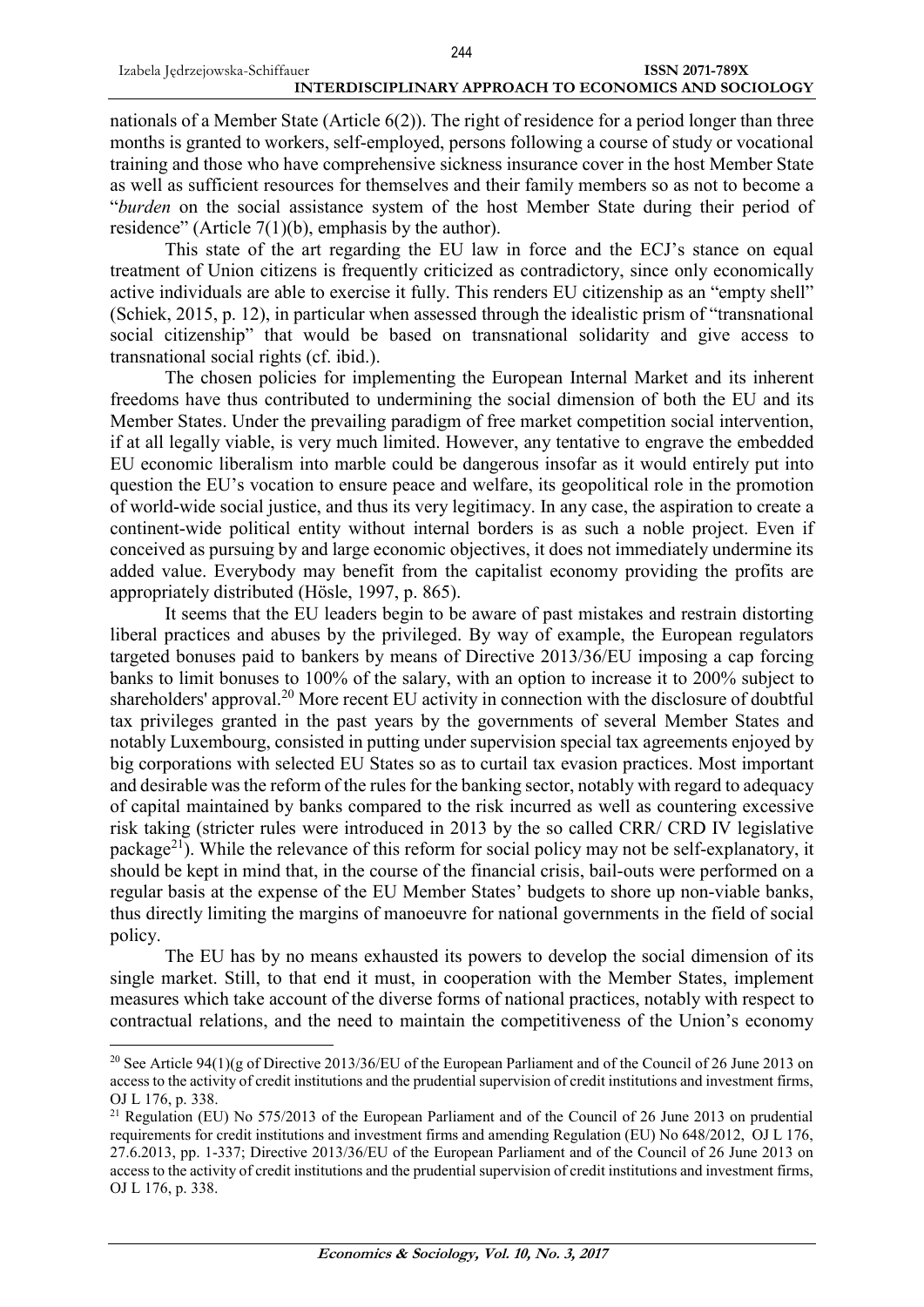(Article 151 TFEU). It follows from the cited provision that, since the development and implementation of social policies remains principally the responsibility of Member States, under the EU law currently in force the Union has but a limited margin of manoeuvre regarding a direct impact on the well-being of individual Union citizens. It is also defendable that Member States are better predisposed to implement social security measures. Therefore, revisiting the dominant economic narrative of the European project with a view to an improved social balance is only conceivable on the condition of political will and commitment at both national and Union level.

#### **4. Regulation vs. Coordination: diagnosing the ailments of the EU's social policy**

One of the alleged weaknesses of the EU social policy is that it is frequently limited to soft measures and objectives, whereas hard law provides for the implementation of the European Internal Market rules. The main point that needs to be highlighted in the present contribution relates to the complexity of putting social policy into effect at Union level. This complexity presupposes a variety of factors which contribute to and determine the overall functioning (or failing) of the EU social dimension. There may not, therefore, be a sole "villain" responsible for the ailing of the EU social policy.

A precondition for remedying an ailment is an appropriate diagnosis. The qualitative (substantive) change in the EU social dimension may not be effected by a mere change of discourse in the Treaties. We could also state that it is not the very name that makes a policy, but the policy makes its very name. *Social* market economy does not emerge by the very fact of being referred to as *social*. Also the modes of materialisation of the *social* in the market economy context tend to differ, of which the EU states such as Poland and Germany are telling examples. While both states acclaim social market economy, only Germany for quite some time could serve as a social welfare model. In recent years, however, even this country experienced tangible dismantling of social entitlements allegedly aimed to keep up the country's productive competitiveness in the face of emerging economic powers outside Europe.

On the other hand, as argued earlier, any capitalist system is also a *socio*-economic system. If not construed as unavoidable antagonist phenomena, the inherent conflict of interest between the Single Market and social policy of the EU may, however, be considered as an opportunity for a constructive dialectic whereby best practices are being established to balance the legitimate interests and expectations of both economic and social dimension of European space (cf. Dietze, 2009, p. 232f, Bitumi (2017, p. 1) speaks about "socially embedded capitalism"). As demonstrated by the Social Investment Package  $(SIP)^{22}$  adopted by the European Commission in February 2013, this approach is not necessarily unrealistic, as welldesigned social policies tangibly contribute to economic stability and sustainable development.

Coming back to the implementation of social policy, although it is part of the shared competences between the Union and its Member States, the competences of the EU remain very modest since, in accordance with the principle of subsidiarity (Article 5(3) TEU), its role in this area is limited to supporting and complementing the activities of the Member States (Article 153 TFEU). Majority of EU social policy measures are adopted in accordance with the ordinary legislative procedure under Article 153(2) TFEU, i.e. the adoption of such legislation requires deliberating on a proposal by the EU-Commission, the European Parliament and the Council (where the governments of all EU-Member States are represented), at the end of which process all the mentioned institutions must agree on the proposal's wording. However, certain measures are adopted by the Council alone, acting unanimously in accordance with a special legislative

<sup>&</sup>lt;sup>22</sup> See European Commission Communication entitled "Towards Social Investment for Growth and Cohesion – including implementing the European Social Fund 2014-2020". Available at: [http://eur](http://eur-lex.europa.eu/LexUriServ/LexUriServ.do?uri=COM:2013:0083:FIN:EN:PDF)[lex.europa.eu/LexUriServ/LexUriServ.do?uri=COM:2013:0083:FIN:EN:PDF](http://eur-lex.europa.eu/LexUriServ/LexUriServ.do?uri=COM:2013:0083:FIN:EN:PDF) (referred on 20/02/2017).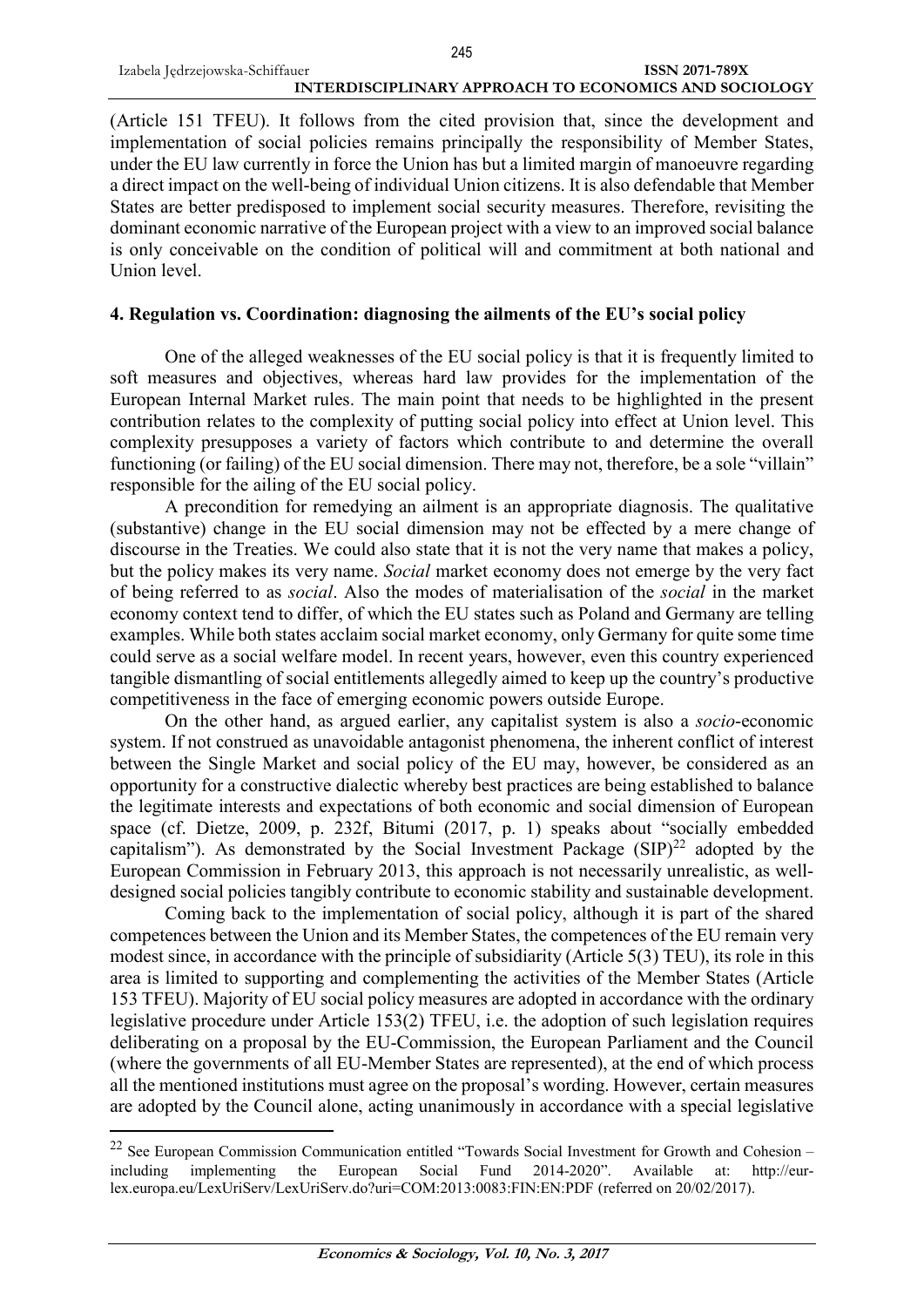$\overline{a}$ 

procedure, after consulting the European Parliament (EP), the Economic and Social Committee and the Committee of Regions. The Treaty of Lisbon maintains the so- called specific bridging clause which enables the Council to decide unanimously to apply the ordinary legislative procedure in the following fields:

- protection of workers where their employment contract is terminated,
- representation and collective defence of the interests of workers and employers, including co-determination, subject to limitations under Article  $153(5)$ ,  $23$
- conditions of employment for third-country nationals legally residing in EU territory.

In all policy areas under Article 153 TFEU except the fight against social exclusion and the modernisation of social protection systems, the EP and the Council may adopt directives laying down minimum requirements for gradual implementation. Such directives, however, "shall avoid imposing administrative, financial and legal constraints in a way which would hold back the creation and development of small and medium-sized undertakings" (Article 153(2)(b) TFEU).

Social policy areas which fall within the competence of Member States (notably employment, social protection and social inclusion, education, youth and training), are subject to the *open method of coordination* (OMC). This is a method of intergovernmental cooperation between Member States with the aim to orientate national policies towards certain common objectives. The results of such efforts of OMC are laid down in "soft law" measures such as guidelines, statistics, benchmarking, sharing of best practices and periodic evaluation, which politically "bind" Member States in varying degrees, while not being of a normative character.<sup>24</sup> Member States first jointly identify and set objectives to be achieved, which are subsequently endorsed by the Council. The Commission has primarily a monitoring role.

The OMC tends to be underestimated due to its reliance on soft measures and the absence of sanctions for laggards. The method's effectiveness rests on peer pressure, with Member States generally trying to avoid being pointed to as the worst in a given policy area. It should also be noted here that social policy is not the sole area subject to coordination. Even if EU/Eurozone reform measures like the Fiscal Compact and the regulations implementing budgetary discipline (six-pack and two-pack) somewhat evened out the pre-crisis asymmetries between binding EU regulation of monetary policy and mere coordination in economic policy, the conduct of the latter continues to be effected by and large by means of coordination. This may be observed, for instance, in the context of the European Semester (i.e. the implementation of the EU's economic governance in an annual cycle of policy guidance and surveillance). It is noteworthy that the Country-Specific Recommendations (CSRs) issued by the European Commission are expanding considerably in social scope from year to year, which phenomenon is referred to in literature as "socialising" the European Semester (Zeitlin and Vanhercke, 2015).

The positive impact of the OMC may also be seen in that the EU-Commission receives a say where the Union itself has no or only limited legislative powers. It may, for instance, take a form of country-specific recommendations for employment policy, health systems, etc. Given that the Commission has at its disposal a pool of experts constantly monitoring and evaluating the social policy development and needs, such recommendations may prove highly relevant with regard not only to the promotion of social and labour rights, but also to the achievement of sustainable economic development. In sum, even though social policies are determined nationally, the Union impacts on them in a variety of ways, thus amounting to the most important external source of influence (Kettunen and Wolff, 2011, p. 156).

<sup>&</sup>lt;sup>23</sup> The provisions in question do not apply to such salient areas as pay, right of association, the right to strike or the right to impose lock-outs.

<sup>&</sup>lt;sup>24</sup> By way of example, in the frame of Lisbon Strategy, the OMC requires Member States to work out and submit to the Commission national reform plans.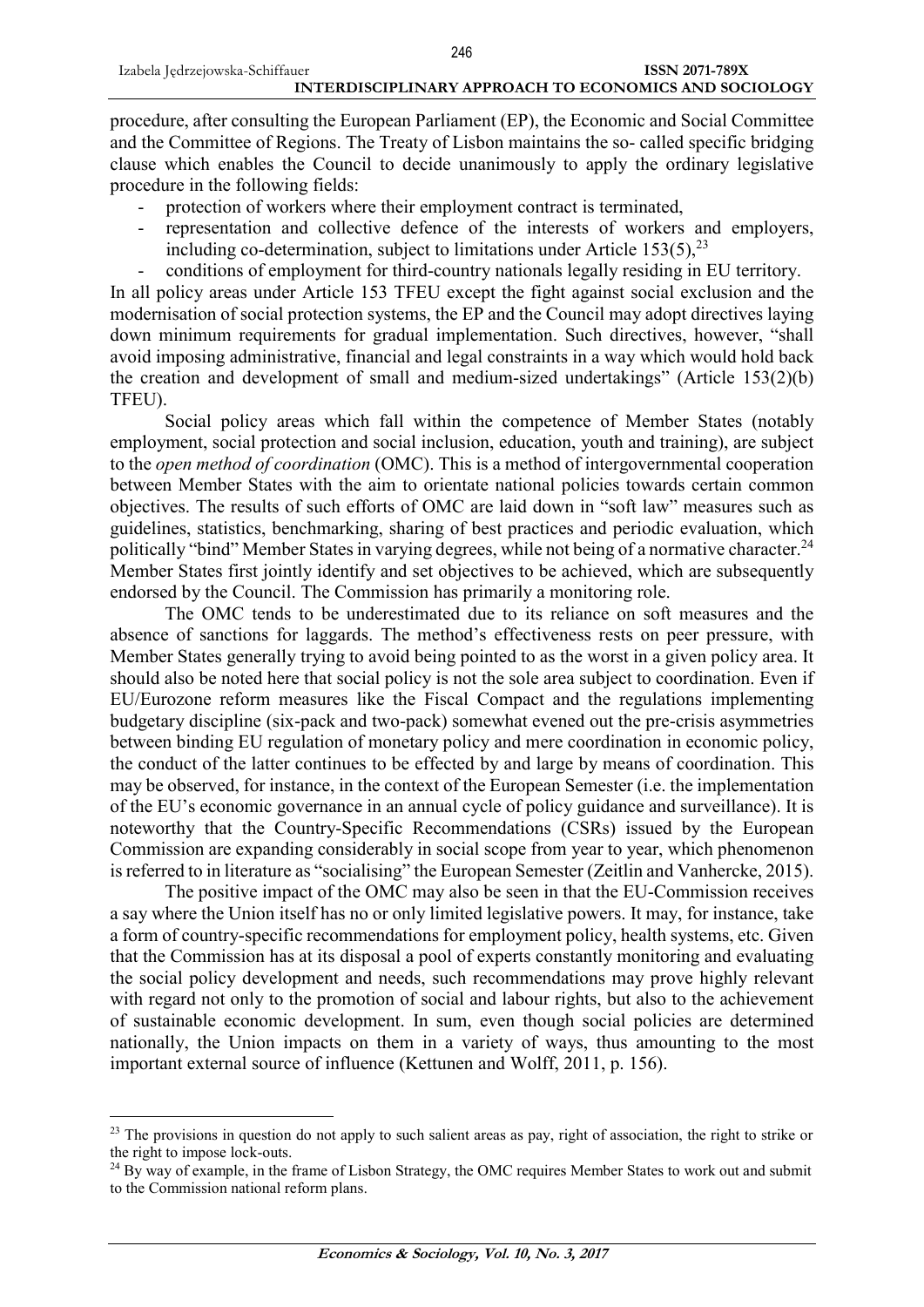Turning back to the ailments of the EU social policy, our core argument here is that they should not be simply ascribed to the fact that the implementation of the EU social policy rests by and large on soft measures (for an opposing view, see e.g. Falkner, 2006). A shift towards hard law in social policy at EU-level by increasing the Union's legislative powers would not necessarily lead to positive ramifications, since the use which can be made of such powers very much depends on the political orientations prevailing in its legislative institutions. The aspect which should, however, be taken into account is that of even a deeper-rooted conflict than that relating to social and economic policies, namely lying at the very foundations of the Union. From the perspective of national constitutional law and legal doctrine, the European Union does not possess the competence to decide on its own competence (*Kompetenz-Kompetenz*). Pursuant to that rule, any exercise of supranational competences takes place on the basis of the principle of conferral (Article 5(2) TEU), with the Member States remaining the unquestionable Masters of the Treaties.<sup>25</sup> Likewise, no EU secondary legislation may be adopted unless endorsed by the Council, the latter typically representing EU Member States interests. Consequently, even if combating unemployment constitutes an objective which should be pursued concomitantly at national and EU level, as long as no specific power in the field of employment policy has been conferred to the Union, it is for the Member States to adopt relevant measures, e.g. that of stricter employment protection legislation (EPL). Factors such as stricter EPL for regular contracts or more generous benefits in terms of volume and/or time counteract the effects of economic fluctuations, which appear to constitute the most important element influencing the employment of low-skilled individuals. On the contrary, and somewhat against common conviction, less restrictive EPL seems to have adverse consequences for the employability of low-educated workers who find it difficult to adapt and re-enter the structurally changed labour market (cf. e.g. Abrassart, 2015, p. 236f).<sup>26</sup>

To conclude, the Union might be deficient in instruments and legitimacy to address all contemporary social problems of Union citizens, albeit it must act to counter or at least outweigh the subordination of society to economy if it is to survive as a viable political project. At the same time, any considerable advance of social and labour rights as well as social justice principle on the European continent is dependent on the joint efforts and commitment of both nation states and the Union, otherwise justice will remain a "formula for contingency" (Luhmann, 2008, p. 211).

#### **Conclusions**

 $\overline{a}$ 

The legal framework for EU social policy draws strongly from the past, mirrors sincere efforts to reflect the present, but does it pave the Union's way for the future? It is arguable that the political majorities prevailing in the Union's institutions up to now allowed only a very restricted use of the Union's powers to develop the social dimension of its Single Market. Sociologists consider the normative stabilisation of expectations as one of the functions of law (Luhmann, 2008, p. 473). The potential of a common European social policy in providing the foundations for European political awareness was in principle rightly identified (cf. e.g. Pliakos, 1993, p. 216), even before it was fully endorsed in the Treaties. The social justice narrative

<sup>&</sup>lt;sup>25</sup> See the judgment of the Federal Constitutional Court of Germany on the Lisbon Treaty, paragraphs 231-233; the text of the judgment is available in English at:

[http://www.bundesverfassungsgericht.de/SharedDocs/Entscheidungen/EN/2009/06/es20090630\\_2bve000208en.](http://www.bundesverfassungsgericht.de/SharedDocs/Entscheidungen/EN/2009/06/es20090630_2bve000208en.html) [html](http://www.bundesverfassungsgericht.de/SharedDocs/Entscheidungen/EN/2009/06/es20090630_2bve000208en.html) (referred on 21/02/2017). The German Court holds that only "controlled and responsible transfer" of

sovereign powers to the transnational level Is possible under national constitutional law (see ibid., cf. also points 233 and 239). <sup>26</sup> Abrassart (2015, p. 232ff) provides evidence inter alia in favour of more generous benefits, which – contrary to

the common conviction – have a positive long-term effect on the employment rates of the low-educated individuals allowing them enough time to look for jobs available on the market which better match their particular skills.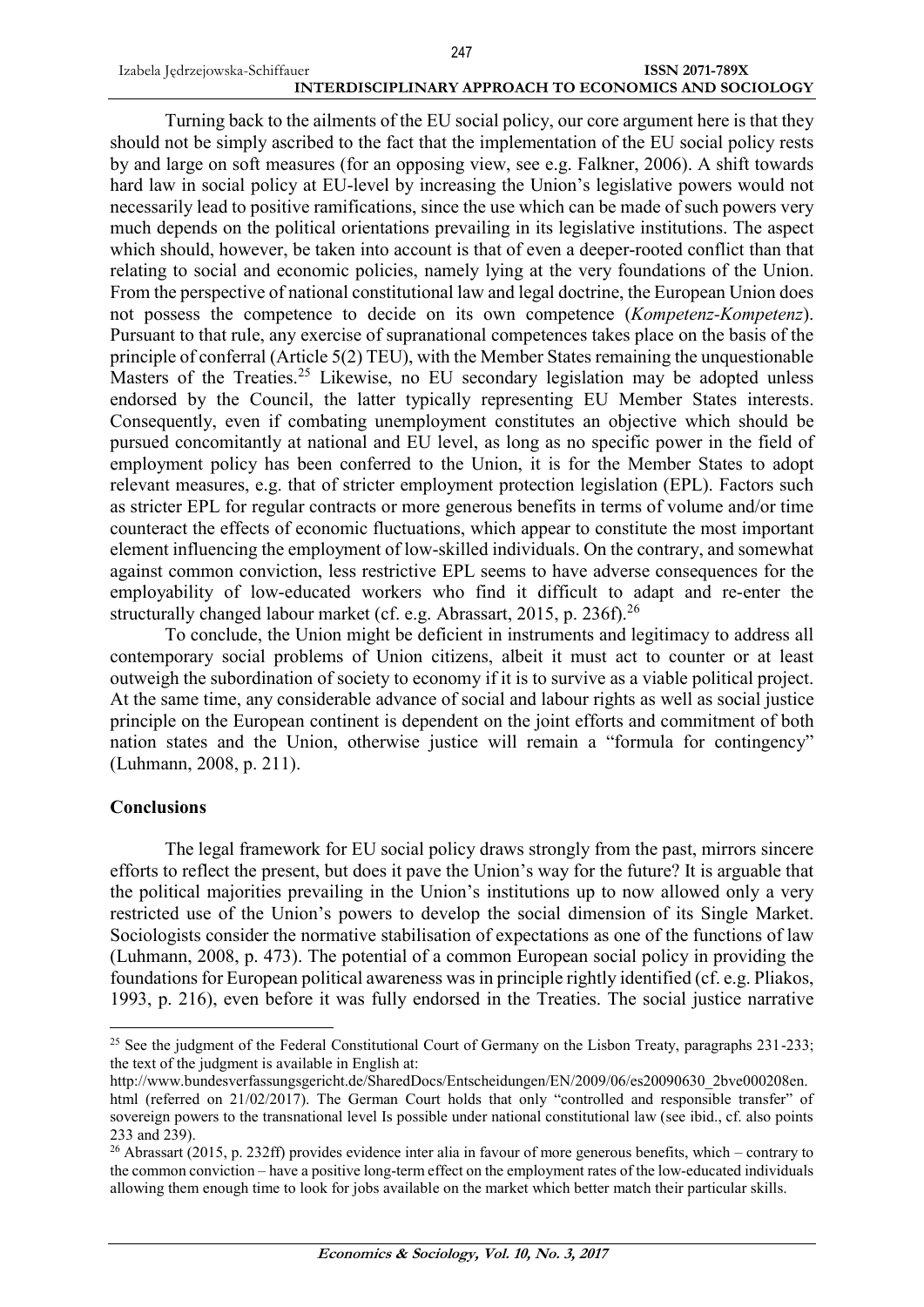disseminated at the transnational level has awakened expectations among the citizenry which up to now may hardly be satisfied, as the ambitious social policy objectives which the Union commits itself to promote are not yet reflected in a European social model in normative terms. Through this critical lens the EU social policy may therefore be assessed as failing, since "for an actor which is supposed to embody a community of equals striving for ever greater convergence, inequality represents a major challenge that may possibly lead to its demise" (Zielonka, 2015, p. 19). However, is the transnational (European) level to blame for limited progress in the building up of the *Social Europe* project?

EU policy must above all be coherent and not unnecessarily undermine positive achievements of national social security models. In other words, EU policy risks to contradict itself when imposing on Member States uniformly tailored austerity measures that cannot be implemented but by cruel cuts in the social security system. Still, given that the tools of social policy rest with the Member States, this is where the qualitative change must occur first. The reflection paper on developing the social dimension of Europe which on 1st March 2017 was announced by Commission President Juncker is therefore expected with strong interest.

Europe is and will in all likelihood be facing ever more complex social problems, which arguably may only be efficiently addressed if it stays economically competitive and attractive in the international arena. As to the aim of strengthening the weight of social policy concerns vis-à-vis the interests of free markets, it is neither possible, nor desirable to achieve it only through quantitative increase of hard law. Instead a paradigm shift operating pressure on the EU Member States to adapt their standards of social welfare to a higher level would appear as promising. Smart EU-regulation should not be limited to protecting workers and consumers against any undesirable output of market liberalism. It should also promote social and economic policies as mutually interdependent and reinforcing. Article 7 TFEU calls on the Union to ensure consistency of its policies. This means to even out any inequality of the tools that the policies in question operate with and to fully implement in all measures adopted at EU level objectives such as the guarantee of adequate social protection and the fight against social exclusion, as stipulated in Article 9 TFEU. This would require that economic and financial policies, both at national and European level, better take into account social protection and social inclusion objectives. Even if modest, but fully realistic. The institutional assets for doing so are at hand. Whether and how they will be used depends on consciousness in society and will in the political institutions, both on national and EU level.

#### **References**

- Abrassart, A. (2015). Low-skill jobs or jobs for low-skilled workers? An analysis of the institutional determinants of the employment rates of low-educated workers in 19 OECD countries, 1997-2010. *Journal of European Social Policy*, *25*(2), pp. 225-241.
- Ashiagbor, D. (2013). Unravelling the Embedded Liberal Bargain: Labour and Social Welfare Law in the Context of EU Market Integration. *European Law Journal*, *19*(3), pp. 303- 324.
- Bouget *et al.* (2015). *Social Investment in Europe*. A study of national policies 2015, European Social Policy Network, European Commission, Directorate-General for Employment, Social Affairs and Inclusion.
- Bitumi, A. (2017). Narrating Social Europe. The Search for Progress in the "Age of Delors". *Notre Europe Policy Paper*, 23 January 2017, p. 1-20.
- Den Hertog, L. (2016). *Money Talks. Mapping the funding for EU external migration policy.* CEPS Paper in Liberty and Security in Europe No. 95/ November 2016. p.1-56, available at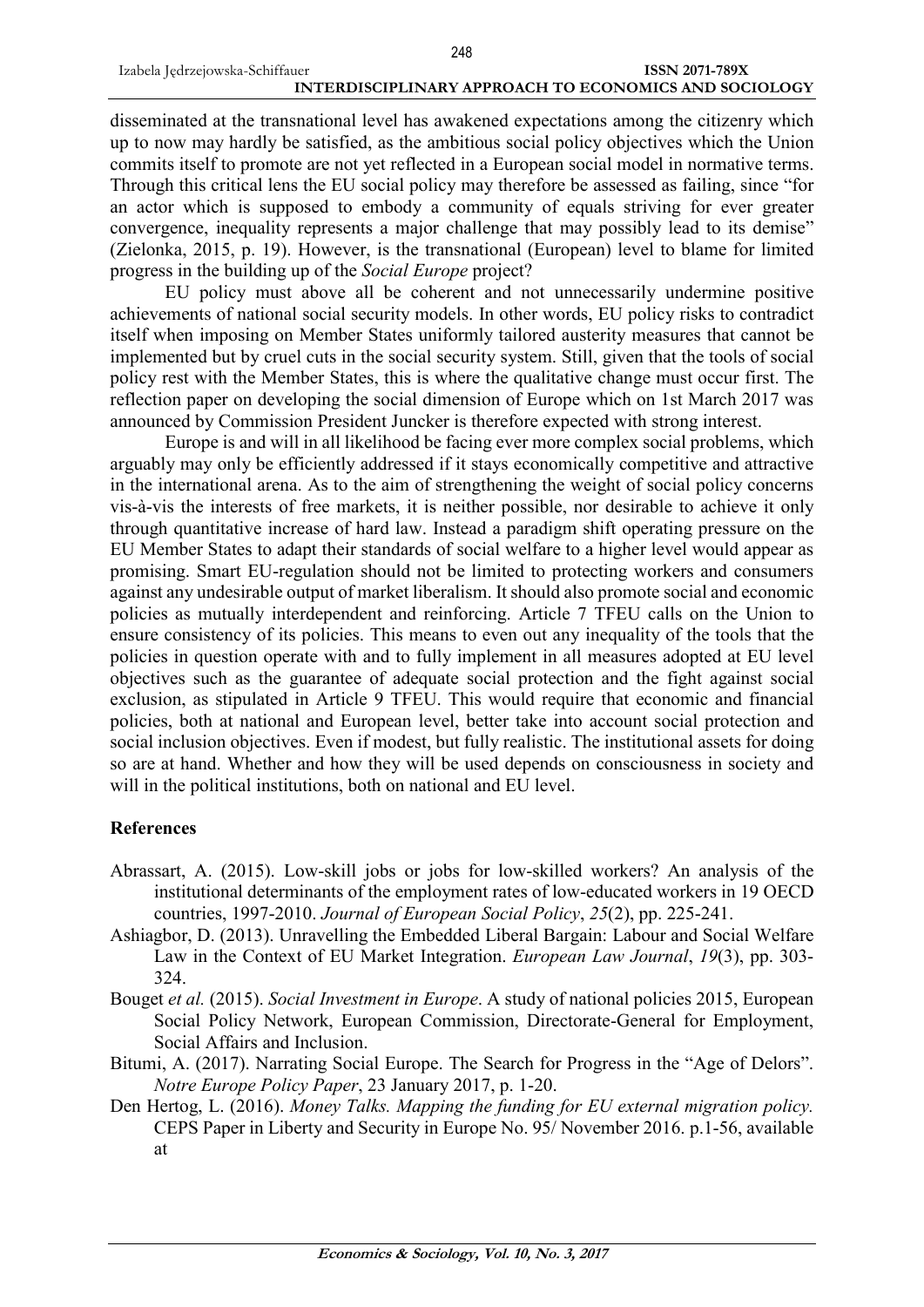https://www.ceps.eu/system/files/LSE%20No%2095%20LdH%20Mapping%20Fundin g%20final.pdf, (referred on 20/02/2017).

- Dietze, Ch. (2009). *Das Projekt Europa in der Dialektik von freiem Markt und sozialer Gerechtigkeit* (The European Project in the Discourse from Free Market to Social Justice), Berlin: BWV.
- Dworkin, R. (2014). *Gerechtigkeit für Igel* (Justice for Hedgehogs). Suhrkamp Taschenbuch Wissenschaft, Berlin.
- European Commission Communication entitled "Towards Social Investment for Growth and Cohesion – including implementing the European Social Fund 2014-2020". Available at: <http://eur-lex.europa.eu/LexUriServ/LexUriServ.do?uri=COM:2013:0083:FIN:EN:PDF> (referred on 20/02/2017).
- European Commission White Paper on the Future of Europe. Reflections and Scenarios for the EU27 by 2025, Brussels, 1<sup>st</sup> March 2017.
- Falkner, G. (2006). Forms of governance in European Union social policy: Continuity and/or change? *International Social Security Review*, *59*(2), pp. 77-103.
- Haratsch, A, and Schiffauer, P. (2007). *Grundrechtsschutz in der Europäischen Union* (The Protection of Basic Rights in the European Union). Berlin: Berliner Wissenschafts-Verlag.
- Hösle, V. (1997). *Moral und Politik. Grundlagen einer politischen Ethik für das 21. Jahrhundert* (Morality and Politics. Foundations of Political Ethics for the 21st Century). C.H. Beck, München.
- Kettunen, P., Wolff, C. (2010). Europeanisation through the Back Door: EU Social Policy and the Member States. *Politička misao*, *47*(5), pp. 144-158.
- Krugman, P. (2012). *Sortez-nous de cette crise… maintenant !* French edition, Flammarion.
- Luhmann, N. (2008). *Law as a Social System*. Oxford and New York: Oxford University Press (original book in German 1993).
- Lenaerts, K. (2011). European Union Citizenship, National Welfare Systems and Social Solidarity. *Jurisprudencija*, *18*(2), pp. 397-422.
- Piketty, Th. (2013). *Le capital au XXIe siècle* (Capital in the twenty-first century). Seuil, Paris.
- Pliakos, A. D. (1993). La nature juridique de l'Union européenne (The legal nature of the European Union). *RTDE 29*(2), pp. 187-223.
- Schiek, D. (2015). Perspectives on social citizenship in the EU from status positivus to status socialis activus via two forms of transnational solidarity. *CETLS Online Paper Series*, *4*(1), pp. 1-27.
- Schiek, D. *et al.* (2015). *EU Social and Labour Rights and EU Internal Market Law*, Study for the European Parliament's Committee on Employment Affairs (EMPL).
- Schraad-Tischler, D. and Kroll, Ch. (2014). Social Justice in the EU A Cross-national Comparison. *Social Inclusion Monitor Europe (SIM) – Index Report*, pp. 1-114.
- Stiglitz, J. E. (2015). *Cena nierówności. W jaki sposób dzisiejsze podziały społeczne zagrażaja naszej przyszłości?* Warszawa: Wydawnictwo Krytyki Politycznej.
- Zeitlin, J., and Vanhercke, B. (2015). Economic governance in Europe 2020: socialising the European Semester against the odds?, in: D. Natali and B. Vanhercke, *Social policy in the European Union: state of play 2015*, European Trade Union Institute (ETUI) and European Social Observatory (OSE), pp. 65-95.
- Zielonka, J. (2015). Why the EU Should Focus On realistic Social Policy Projects. *Social Europe Journal*, *8*(2), pp. 19-21.